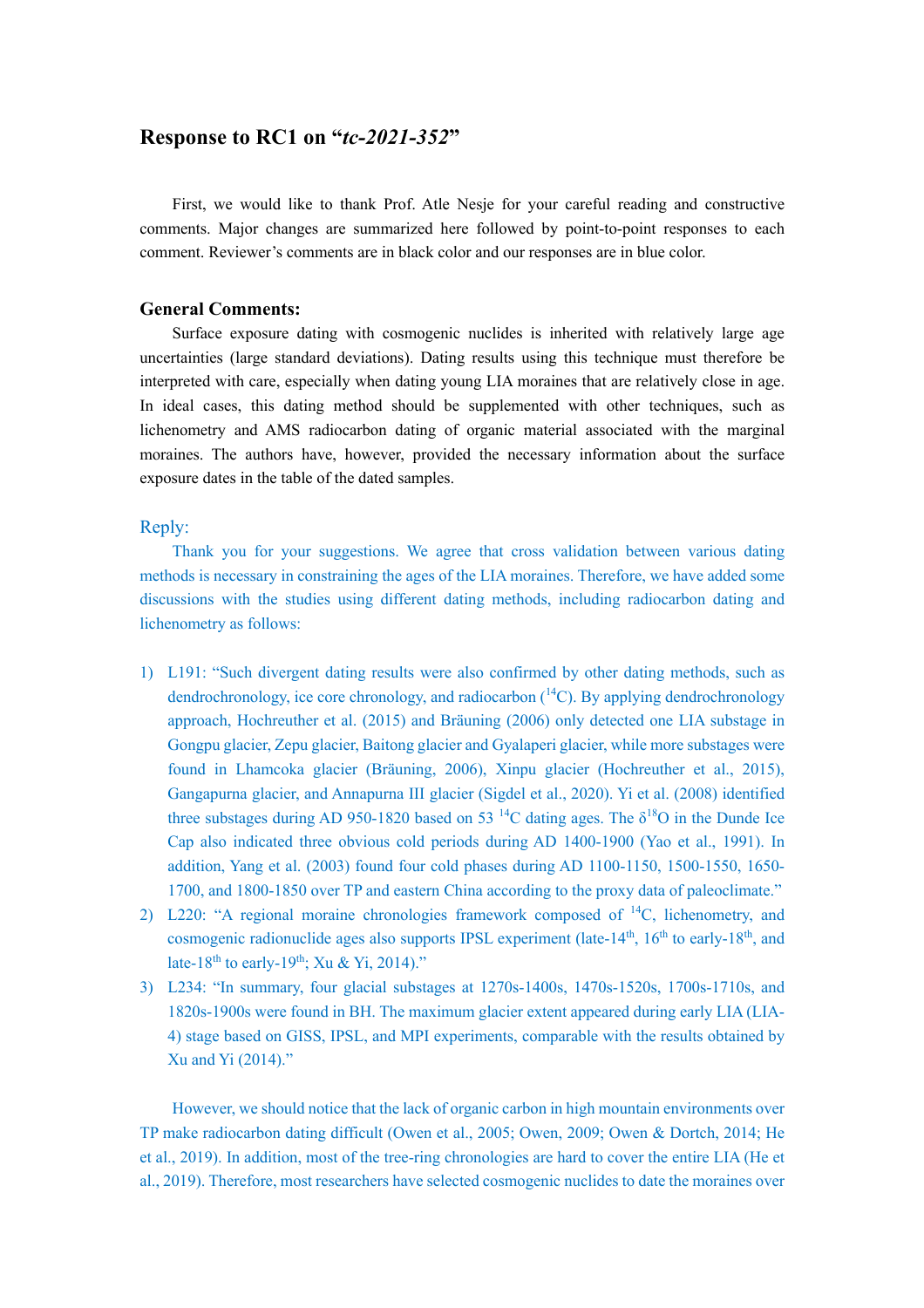TP since the 1990s and early 2000s (Owen, 2009; Owen & Dortch, 2014). To our knowledge, there are more than 2000 moraine boulders being dated based on <sup>10</sup>Be method so that the measurement errors, at least in a statistical sense, can be alleviated (Zhang et al., 2018).

#### **Minor points:**

1) Additional comments/suggestions are provided as sticky notes in the attached file. Reply: We have corrected and revised our manuscript based on your comments/suggestions mentioned in the manuscript.

2) The English must be checked by an English native person who knows this field of science. Reply: We have preliminarily checked the English and improved the writing of the manuscript. Further polishing of the article will be implemented after receiving comments/suggestions from all reviewers.

## **References**

- Bräuning, A.: Tree-ring evidence of 'Little Ice Age' glacier advances in southern Tibet, *Holocene*, *16*(3), 369-380, https://doi.org/10.1191/0959683606hl922rp, 2006.
- He, M., Yang, B., Bräuning, A., Rossi, S., Ljungqvist, F.C., Shishov, V., Grießinger, J., Wang, J., Liu, J., and Qin, C.: Recent advances in dendroclimatology in China, *Earth-Sci. Rev.*, *194*, 521-535, https://doi.org/10.1016/j.earscirev.2019.02.012, 2019.
- Hochreuther, P., Loibl, D., Wernicke, J., Zhu, H., Grießinger, J., and Bräuning, A.: Ages of major Little. Ice Age glacier fluctuations on the southeast Tibetan Plateau derived from tree-ring-based moraine dating, *Palaeogeogr. Palaeocl.*, *422*, 1-10, http://dx.doi.org/10.1016/j.palaeo.2015.01.002, 2015.
- Owen, L.A.: Latest Pleistocene and Holocene glacier fluctuations in the Himalaya and Tibet, *Quaternary. Sci. Rev.*, *28*(21-22), 2150-2164, https://doi.org/10.1016/j.quascirev.2008.10.020, 2009.
- Owen, L.A., and Dortch, J.M.: Nature and timing of Quaternary glaciation in the Himalayan-Tibetan. orogen, *Quaternary. Sci. Rev.*, *88*, 14-54, http://dx.doi.org/10.1016/j.quascirev.2013.11.016, 2014.
- Owen, L.A., Finkel, R.C., Barnard, P.L., Ma, H., Asahim K., Caffee, M.W., and Derbyshire, E.: Climatic. and topographic controls on the style and timing of Late Quaternary glaciation throughout Tibet and the Himalaya defined by <sup>10</sup>Be cosmogenic radionuclide surface exposure dating, *Quaternary, Sci. Rev.*, *24*(12-13), 1391-1411, https://doi.org/10.1016/j.quascirev.2004.10.014, 2005.
- Sigdel, S.R., Zhang, H., Zhu, H., Muhammad, S., and Liang, E.: Retreating glacier and advancing forest. over the past 200 years in the Central Himalayas, *J. Biogeogr.*, *125*, e2020JG005751.